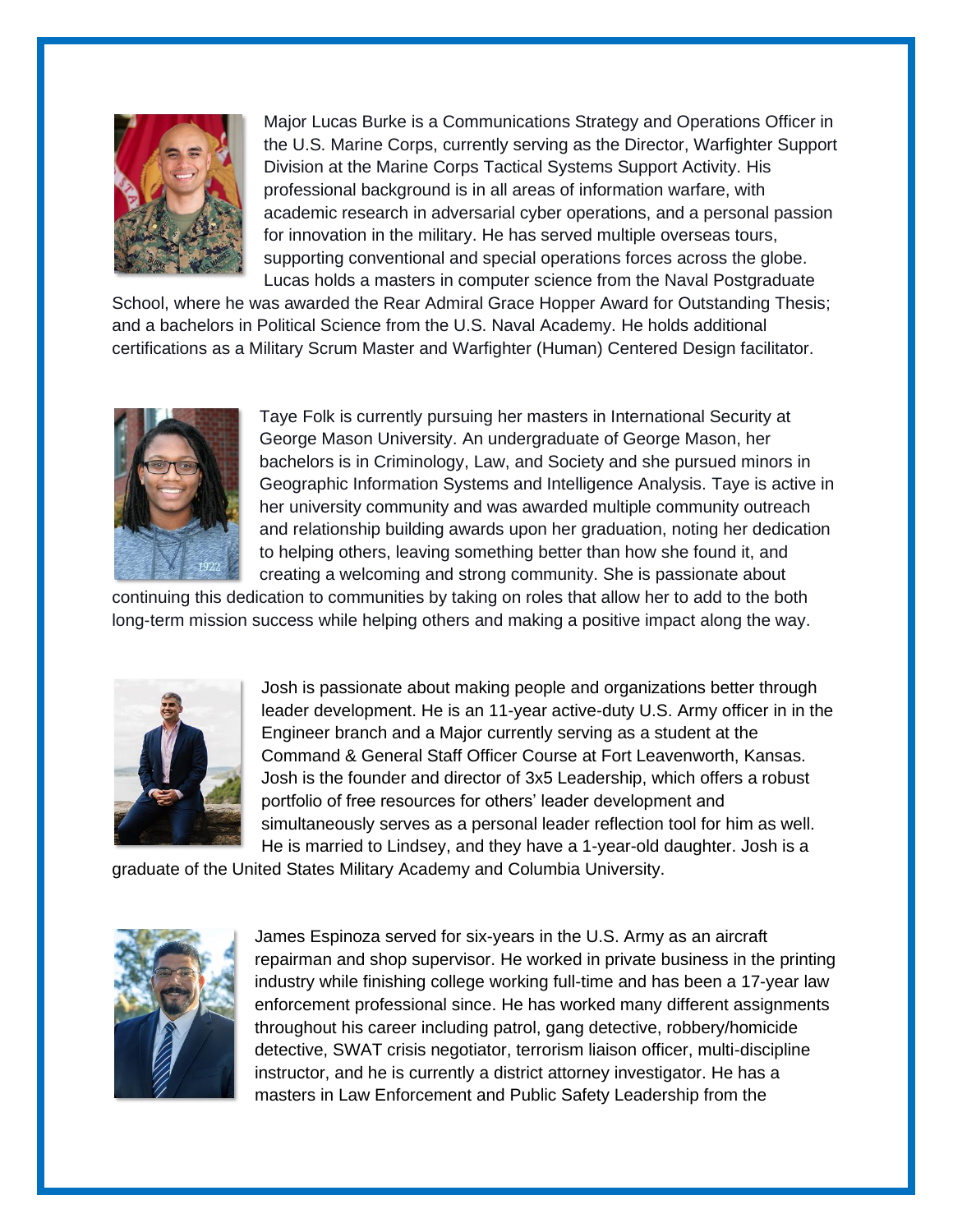University of San Diego. James currently volunteers his time mentoring veterans and nonveterans who are pursuing a career in law enforcement. James is also the President & cofounder of The Veteran Mentor Project, Inc., a new non-profit organization, with the primary mission of supporting veterans and first responders in transition from service with the hope of preventing post-service crisis and helping to end the suicide crisis our veterans now face.



Mike is an Engineer officer and a Major in the U.S. Army with over 15 years of service and experiences in Korea, Iraq, and Afghanistan. He is currently the Engineer Major Career Manager for over 650 fellow Army Engineer Majors. Previously, he served as the Brigade Operations Officer for the 2nd Sustainment Brigade consisting of 2,700 Soldiers and civilians. Prior to that, he served as the Executive Officer for the 11th Engineer Battalion in the Republic of Korea, which consisted of 900 Engineer Soldiers providing combat engineering and construction support to the theater. Mike is married

to his wonderful wife Eunha (Kim) for the past twelve years, and they have two children, Johsua (10) and Heidi (7), and a large Labradoodle, Theodore Roosevelt.



Nicola Tait is a Sergeant currently serving on a Full Time Reserve Service contract in the UK's Royal Air Force (RAF). She joined the Regular RAF in 1998 and enjoyed tours in Personnel Services Flights at RAF Coningsby, RAF Cosford, Tactical Supply Wing Stafford, RAF Honington, and a recruiting role in Shrewsbury. She now works in Squadron Human Resources for a Reserves Logistics Squadron. Passionate about personal development, Nicola is a L5 Coach and Mentor and a HeartMath Coach. A mindfulness teacher since 2019, she regularly runs Station workshops to

introduce the benefits of mindfulness to station personnel. An avid learner, environmentalist, and reader, she is more likely to be found reading a book than scrolling a phone! Mum to Max (24) and Nathan (12), she enjoys precious time with her sons and time outdoors.



Albert Daniel Jenkins III is a Logistics Corps Captain in the U.S. Army, currently in a Company Command position for the 13th Combat Sustainment Support Battalion at Joint Base Lewis McChord. Born in Atlanta, Georgia, Daniel graduated from Howard University in 2012 with a bachelors in psychology and commissioned through ROTC receiving the George C. Marshall Award. He spent five years in higher ed after that, working for the Public Health Sciences Institute at Morehouse College, providing oversight for two different multi-year CDC grants totaling more

than \$1 million dollars that aimed to introduce more minorities into the field of Public Health. Later, before joining the Regular Army, he earned his MBA and is in the process of earning his Project Management Professional certificate. Daniel is married to Stephanie, and they have one child, Akhari. As a family, they really enjoy traveling and creating new memories.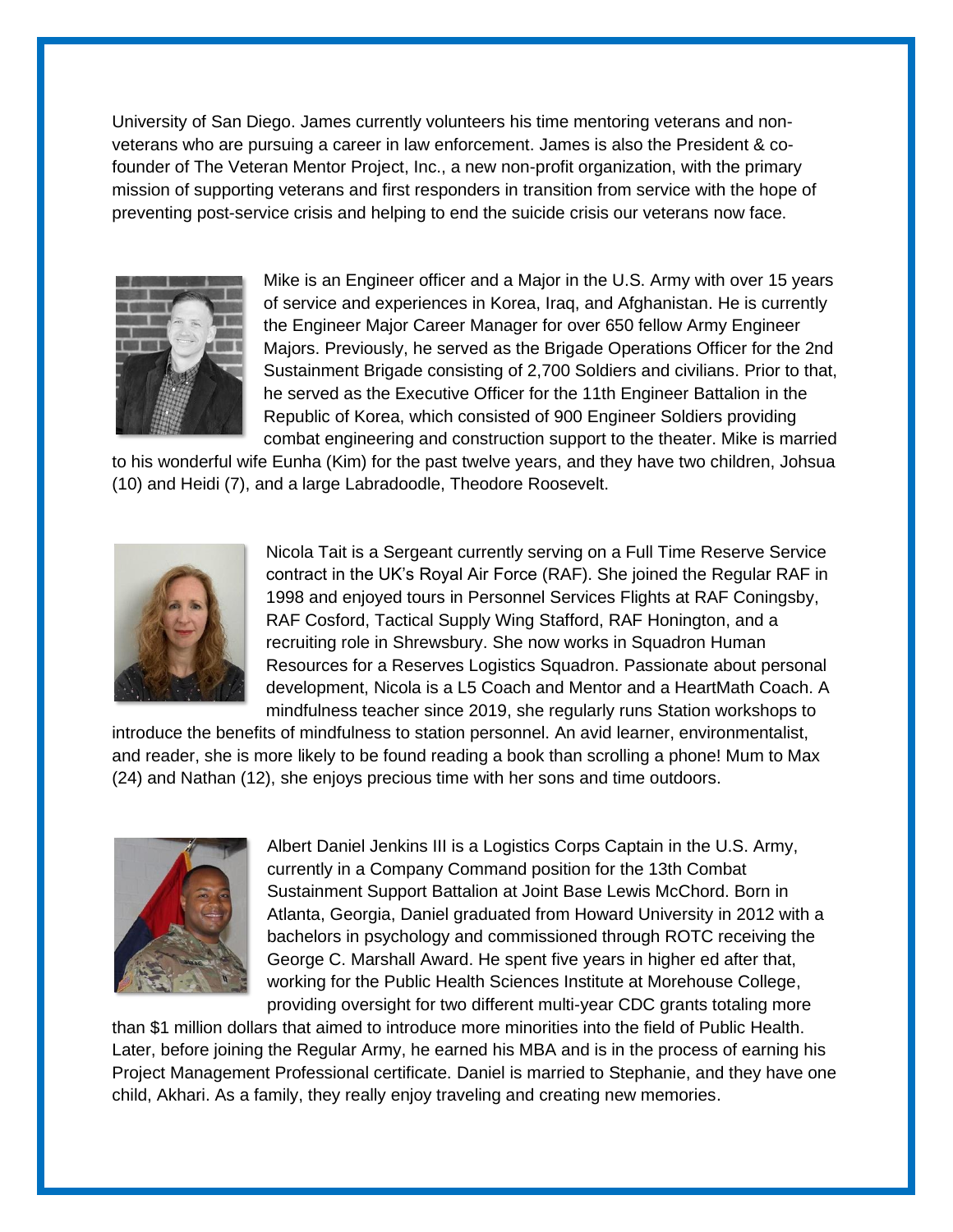

Jer McKoy is an action officer on the Joint Staff in the Pentagon where he analyzes strategic issues and evaluates future capabilities as a solutions architect and product manager. His fourteen years of U.S. Air Force service focus on analysis and technology, with multiple special operations and interagency deployments. He partners with portfolio managers to integrate design thinking and lean principles into experimentation and investment recommendations, which shape senior national security leader decisions on issues like data sharing, artificial intelligence, and distributed computing. Prior to his current assignment, Jer worked with a small team on emerging

threats to defense activities and deployed to the Middle East to combat growing technology development by extremist groups. Jer lives in the Washington, D.C. area with his wife, an author and entertainer, and their dog, where he actively volunteers with several national securityfocused non-profits. His current research leverages data analytics to evaluate influence activities from an intelligence perspective.



Thomas Bishop is pursuing the Harvard Kennedy School's Mid-Career MPA degree. He is from Pine Bluff, Arkansas, and currently resides in Greenbelt, Maryland. Thomas' experiences include 18 years of military service (U.S. Army Reserves and Active Duty) along with six years of experience as the associate research director for a non-profit research organization. A veteran of Afghanistan, his other experiences include a Black Engineer of the Year Award for work in Affirmative Action, becoming a Pat Tillman Foundation Scholar, earning a Martin Luther King

Scholarship (twice), gaining a Project Management Professional, among many other military and civilian awards and credentials. Thomas also has a masters in Political Science from the University of Arkansas along with a forthcoming masters in Operational Studies from the U.S. Army Command and General Staff College.



Elizabeth "Liz" Vaughan Moyer is a Captain in the U.S. Air Force stationed at Edwards Air Force Base, California. She is the Deputy Director of the 412th Force Support Squadron, responsible for the installation's talent management and care solutions. Liz has published four articles and is a certified leadership coach, Volunteer Victim Advocate, and Master Resilience Trainer. As a first-generation American, she has a passion for education and public service. Liz recently earned her Doctorate in Strategic Leadership and is married to Special Agent Aaron Moyer, the

OSI Commander at Detachment 111.